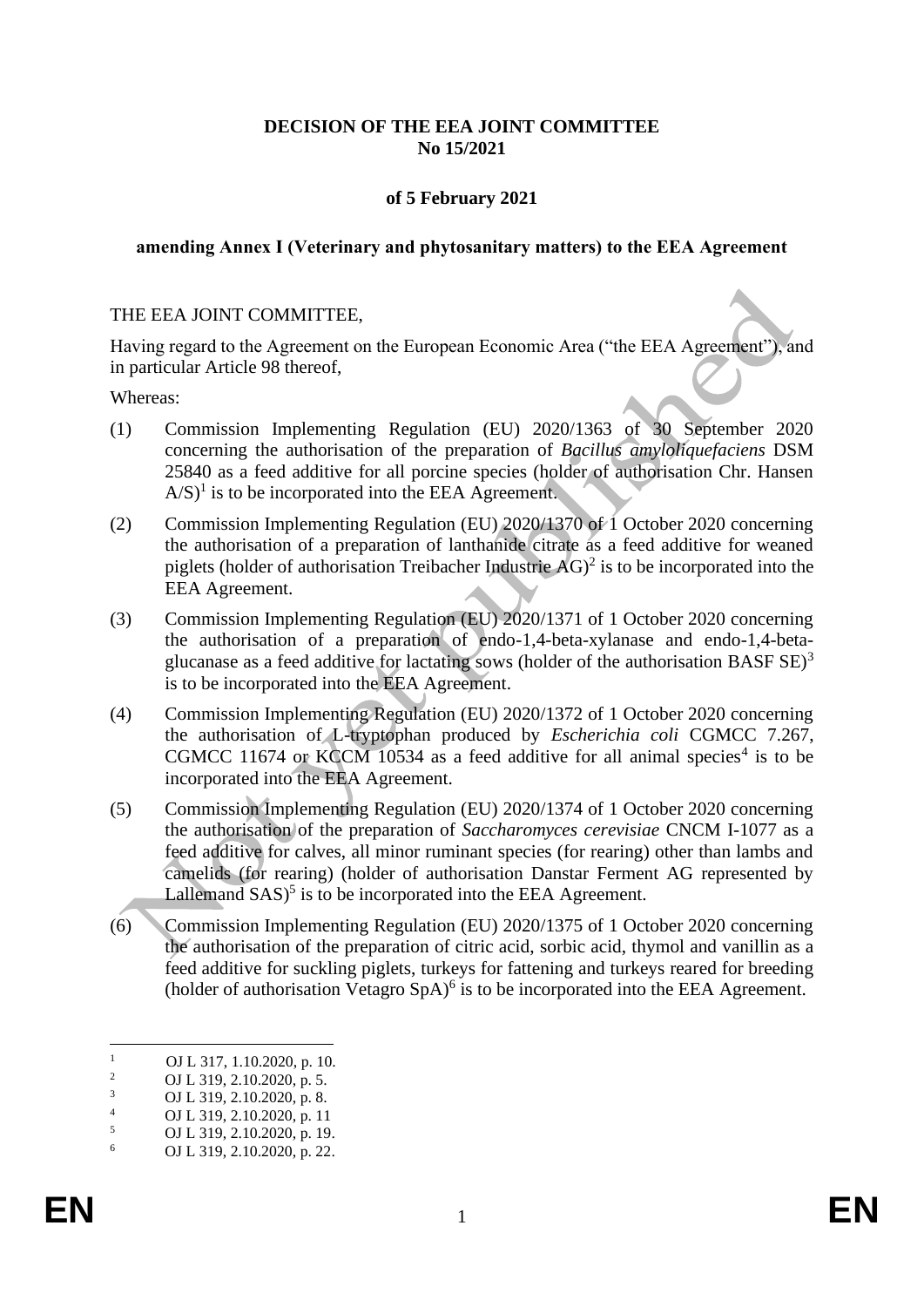- (7) Commission Implementing Regulation (EU) 2020/1376 of 1 October 2020 concerning the authorisation of a preparation of 6-phytase, produced by *Komagataella phaffii* (CGMCC 12056) as feed additive for turkeys for fattening, turkeys reared for breeding, piglets (suckling and weaned) and minor porcine species (holder of the authorisation Andrés Pintaluba  $S.A$ <sup>7</sup> is to be incorporated into the EEA Agreement.
- (8) Commission Implementing Regulation (EU) 2020/1377 of 1 October 2020 concerning the authorisation of a preparation of endo-1,4-beta-xylanase produced by *Bacillus subtilis* (LMG S-15136) as a feed additive for suckling piglets, all minor porcine species other than reproductive animals (holder of authorisation Beldem, a division of Puratos  $\rm{NV}$ <sup>8</sup> is to be incorporated into the EEA Agreement.
- (9) Commission Implementing Regulation (EU) 2020/1378 of 1 October 2020 concerning the authorisation of copper chelate of lysine and glutamic acid as a feed additive for all animal species<sup>9</sup> is to be incorporated into the EEA Agreement.
- (10) Commission Implementing Regulation (EU) 2020/1395 of 5 October 2020 concerning the renewal of the authorisation of *Bacillus amyloliquefaciens* CECT 5940 as a feed additive for chickens for fattening, its authorisation for chickens reared for laying, and repealing Regulation (EC) No 1292/2008 (holder of authorisation Evonik Nutrition & Care  $GmbH$ <sup>10</sup> is to be incorporated into the EEA Agreement.
- (11) Commission Implementing Regulation (EU) 2020/1396 of 5 October 2020 concerning the authorisation of geraniol, citral, 3,7,11-trimethyldodeca-2,6,10-trien-1-ol, (Z)-nerol, geranyl acetate, geranyl butyrate, geranyl formate, geranyl propionate, neryl propionate, neryl formate, neryl acetate, neryl isobutyrate, geranyl isobutyrate and prenyl acetate as feed additives for all animal species except for marine animals $11$  is to be incorporated into the EEA Agreement.
- (12) Commission Implementing Regulation (EU) 2020/1397 of 5 October 2020 concerning the renewal of the authorisation of L-isoleucine produced by *Escherichia coli* FERM ABP-10641 as a nutritional additive, its extension of use and the authorisation of Lisoleucine produced by *Corynebacterium glutamicum* KCCM 80189 as a feed additive for all animal species, and repealing Regulation (EU) No  $348/2010^{12}$  is to be incorporated into the EEA Agreement.
- (13) Commission Implementing Regulation (EU) 2020/1398 of 5 October 2020 concerning the renewal of the authorisation of *Saccharomyces cerevisiae* CBS 493.94 as a feed additive for horses and repealing Regulation (EC) No 886/2009 (holder of authorisation All-Technology Ireland Ltd)<sup>13</sup> is to be incorporated into the EEA Agreement.
- (14) Commission Implementing Regulation (EU) 2020/1399 of 5 October 2020 concerning the authorisation of butylated hydroxyanisole as a feed additive for all animal species except cats $^{14}$  is to be incorporated into the EEA Agreement.

 $\frac{7}{8}$  OJ L 319, 2.10.2020, p. 26.

 $\frac{8}{9}$  OJ L 319, 2.10.2020, p. 29.

 $^{9}$  OJ L 319, 2.10.2020, p. 32.<br>
OJ L 324 6 10 2020 p. 3

<sup>&</sup>lt;sup>10</sup> OJ L 324, 6.10.2020, p. 3.<br><sup>11</sup> OJ L 324, 6.10.2020, p. 6.

<sup>&</sup>lt;sup>11</sup> OJ L 324, 6.10.2020, p. 6.<br>
<sup>12</sup> OJ L 324, 6.10.2020, p. 10

<sup>&</sup>lt;sup>12</sup> OJ L 324, 6.10.2020, p. 19.<br>
OJ L 324, 6.10.2020, p. 26

<sup>&</sup>lt;sup>13</sup> OJ L 324, 6.10.2020, p. 26.<br>14 OJ L 324, 6.10.2020, p. 29.

OJ L 324, 6.10.2020, p. 29.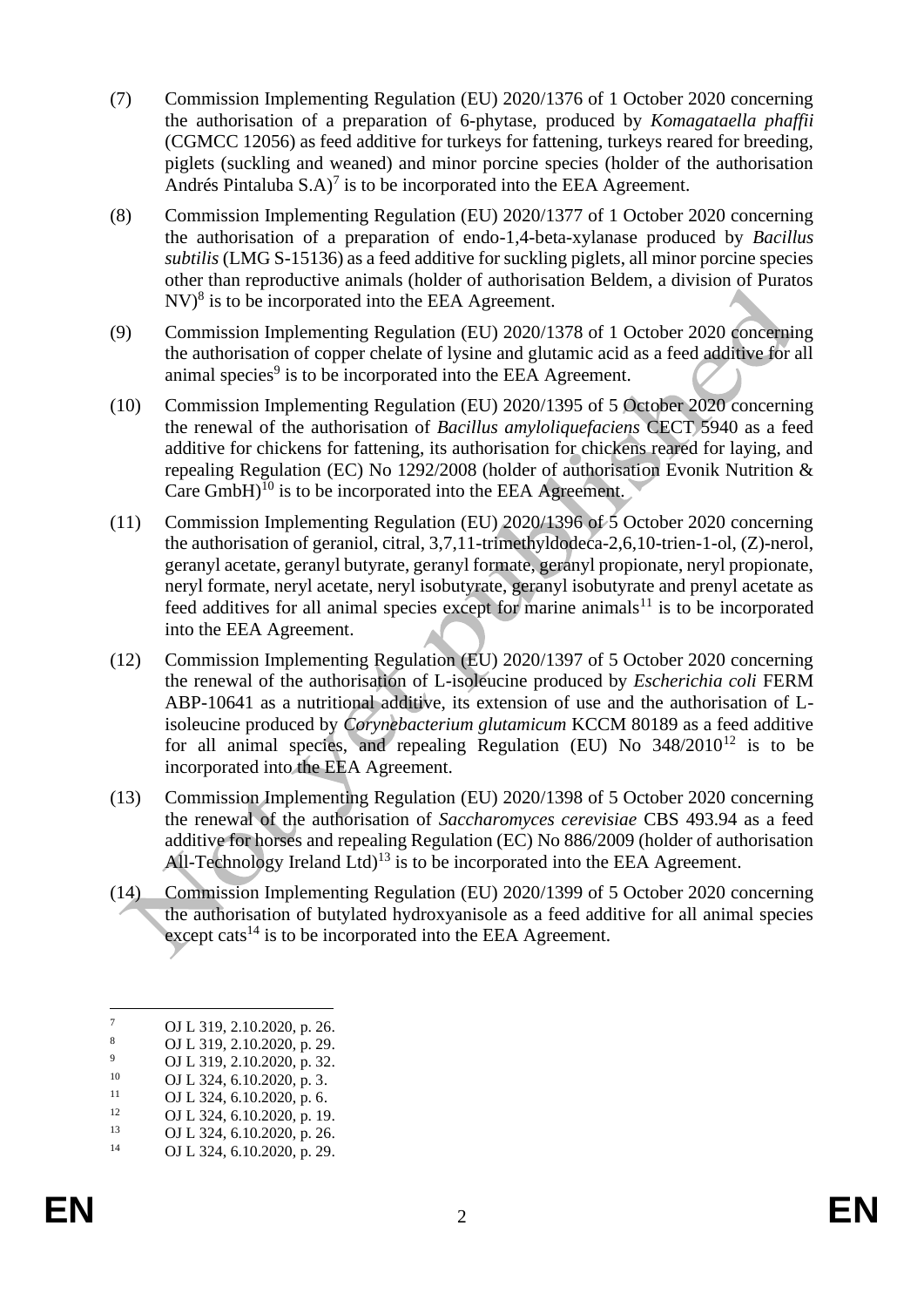- (15) Commission Implementing Regulation (EU) 2020/1400 of 5 October 2020 concerning the authorisation of ethyl ester of β-apo-8'-carotenoic acid as a feed additive for chickens for fattening, laying hens and minor poultry species for laying and for fattening<sup>15</sup> is to be incorporated into the EEA Agreement.
- (16) Commission Implementing Regulation (EU) 2020/1418 of 6 October 2020 concerning the authorisation of saponified paprika (*Capsicum annuum*) extract (capsanthin) as a feed additive for chickens for fattening, minor poultry species for fattening, laying hens and minor poultry species for laying<sup>16</sup> is to be incorporated into the EEA Agreement.
- (17) Commission Implementing Regulation (EU) 2020/1497 of 15 October 2020 concerning the authorisation of L-methionine produced by *Corynebacterium glutamicum* KCCM 80184 and *Escherichia coli* KCCM 80096 as a feed additive for all animal species<sup>17</sup> is to be incorporated into the EEA Agreement.
- (18) Commission Implementing Regulation (EU) 2020/1510 of 16 October 2020 concerning the authorisation of cinnamyl alcohol, 3-phenylpropan-1-ol, 2-phenylpropanal, 3-(pcumenyl)-2-methylpropionalde-hyde, alpha-methylcinnamaldehyde, 3-phenylpropanal, cinnamic acid, cinnamyl acetate, cinnamyl butyrate, 3-phenylpropyl isobutyrate, cinnamyl isovalerate, cinnamyl isobutyrate, ethyl cinnamate, methyl cinnamate and isopentyl cinnamate as feed additives for all animal species except for marine animals<sup>18</sup> is to be incorporated into the EEA Agreement.
- (19) Implementing Regulation (EU) 2020/1395 repeals Commission Regulation (EC) No 1292/2008<sup>19</sup>, which is incorporated into the EEA Agreement and which is consequently to be repealed under the EEA Agreement.
- (20) Implementing Regulation (EU) 2020/1397 repeals Commission Regulation (EU) No  $348/2010^{20}$ , which is incorporated into the EEA Agreement and which is consequently to be repealed under the EEA Agreement.
- (21) Implementing Regulation (EU) 2020/1398 repeals Commission Regulation (EC) No  $886/2009<sup>21</sup>$ , which is incorporated into the EEA Agreement and which is consequently to be repealed under the EEA Agreement.
- (22) This Decision concerns legislation regarding feedingstuffs. Legislation regarding feedingstuffs shall not apply to Liechtenstein as long as the application of the Agreement between the European Community and the Swiss Confederation on trade in agricultural products is extended to Liechtenstein, as specified in the sectoral adaptations to Annex I to the EEA Agreement. This Decision is therefore not to apply to Liechtenstein.
- (23) Annex I to the EEA Agreement should therefore be amended accordingly,

HAS ADOPTED THIS DECISION:

## *Article 1*

Chapter II of Annex I to the EEA Agreement shall be amended as follows:

<sup>&</sup>lt;sup>15</sup> OJ L 324, 6.10.2020, p. 32.<br>011 326 8 10 2020 p. 7

<sup>&</sup>lt;sup>16</sup> OJ L 326, 8.10.2020, p. 7.<br>17 OJ L 342, 16.10.2020, p. 1

 $17$  OJ L 342, 16.10.2020, p. 1.<br>18

<sup>&</sup>lt;sup>18</sup> OJ L 344, 19.10.2020, p. 2.<br>
OJ L 340, 10.12.2008, p. 26

<sup>&</sup>lt;sup>19</sup> OJ L 340, 19.12.2008, p. 36.<br><sup>20</sup> OJ L 104, 24, 4.2010, p. 20.

<sup>&</sup>lt;sup>20</sup> OJ L 104, 24.4.2010, p. 29.<br><sup>21</sup> OJ L 254, 26, 9, 2009, p. 66.

OJ L 254, 26.9.2009, p. 66.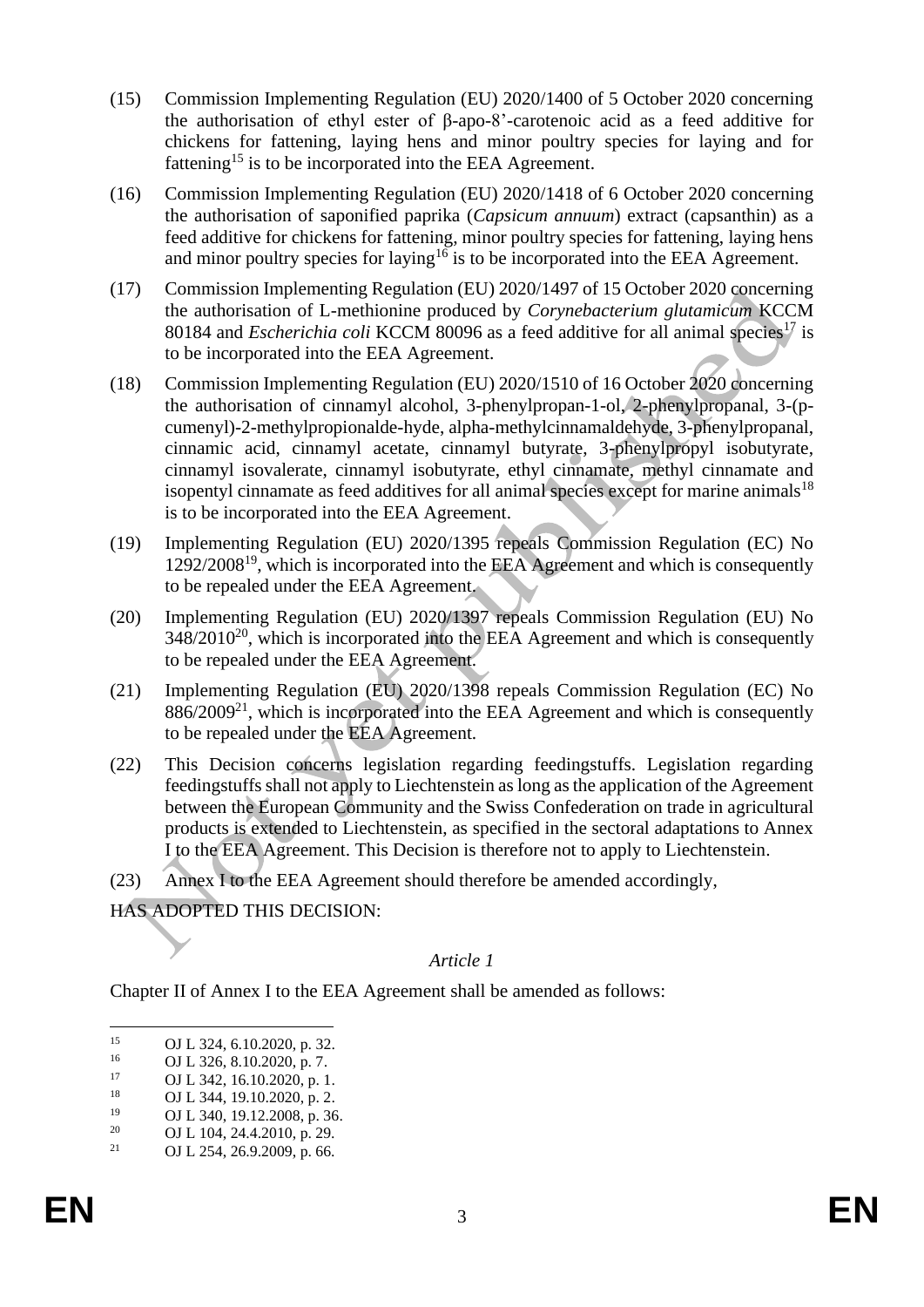- 1. The following points are inserted after point 355 (Commission Implementing Regulation (EU) 2020/1175):
	- '356. **32020 R 1363**: Commission Implementing Regulation (EU) 2020/1363 of 30 September 2020 concerning the authorisation of the preparation of *Bacillus amyloliquefaciens* DSM 25840 as a feed additive for all porcine species (holder of authorisation Chr. Hansen A/S) (OJ L 317, 1.10.2020, p. 10).
	- 357. **32020 R 1370**: Commission Implementing Regulation (EU) 2020/1370 of 1 October 2020 concerning the authorisation of a preparation of lanthanide citrate as a feed additive for weaned piglets (holder of authorisation Treibacher Industrie AG) (OJ L 319, 2.10.2020, p. 5).
	- 358. **32020 R 1371**: Commission Implementing Regulation (EU) 2020/1371 of 1 October 2020 concerning the authorisation of a preparation of endo-1,4-betaxylanase and endo-1,4-beta-glucanase as a feed additive for lactating sows (holder of the authorisation BASF SE) (OJ L 319, 2.10.2020, p. 8).
	- 359. **32020 R 1372**: Commission Implementing Regulation (EU) 2020/1372 of 1 October 2020 concerning the authorisation of L-tryptophan produced by *Escherichia coli* CGMCC 7.267, CGMCC 11674 or KCCM 10534 as a feed additive for all animal species (OJ L 319, 2.10.2020, p. 11).
	- 360. **32020 R 1374**: Commission Implementing Regulation (EU) 2020/1374 of 1 October 2020 concerning the authorisation of the preparation of *Saccharomyces cerevisiae* CNCM I-1077 as a feed additive for calves, all minor ruminant species (for rearing) other than lambs and camelids (for rearing) (holder of authorisation Danstar Ferment AG represented by Lallemand SAS) (OJ L 319, 2.10.2020, p. 19).
	- 361. **32020 R 1375**: Commission Implementing Regulation (EU) 2020/1375 of 1 October 2020 concerning the authorisation of the preparation of citric acid, sorbic acid, thymol and vanillin as a feed additive for suckling piglets, turkeys for fattening and turkeys reared for breeding (holder of authorisation Vetagro SpA) (OJ L 319, 2.10.2020, p. 22).
	- 362. **32020 R 1376**: Commission Implementing Regulation (EU) 2020/1376 of 1 October 2020 concerning the authorisation of a preparation of 6-phytase, produced by *Komagataella phaffii* (CGMCC 12056) as feed additive for turkeys for fattening, turkeys reared for breeding, piglets (suckling and weaned) and minor porcine species (holder of the authorisation Andrés Pintaluba S.A) (OJ L 319, 2.10.2020, p. 26).
	- 363. **32020 R 1377**: Commission Implementing Regulation (EU) 2020/1377 of 1 October 2020 concerning the authorisation of a preparation of endo-1,4-betaxylanase produced by *Bacillus subtilis* (LMG S-15136) as a feed additive for suckling piglets, all minor porcine species other than reproductive animals (holder of authorisation Beldem, a division of Puratos NV) (OJ L 319, 2.10.2020, p. 29).
	- 364. **32020 R 1378**: Commission Implementing Regulation (EU) 2020/1378 of 1 October 2020 concerning the authorisation of copper chelate of lysine and glutamic acid as a feed additive for all animal species (OJ L 319, 2.10.2020, p. 32).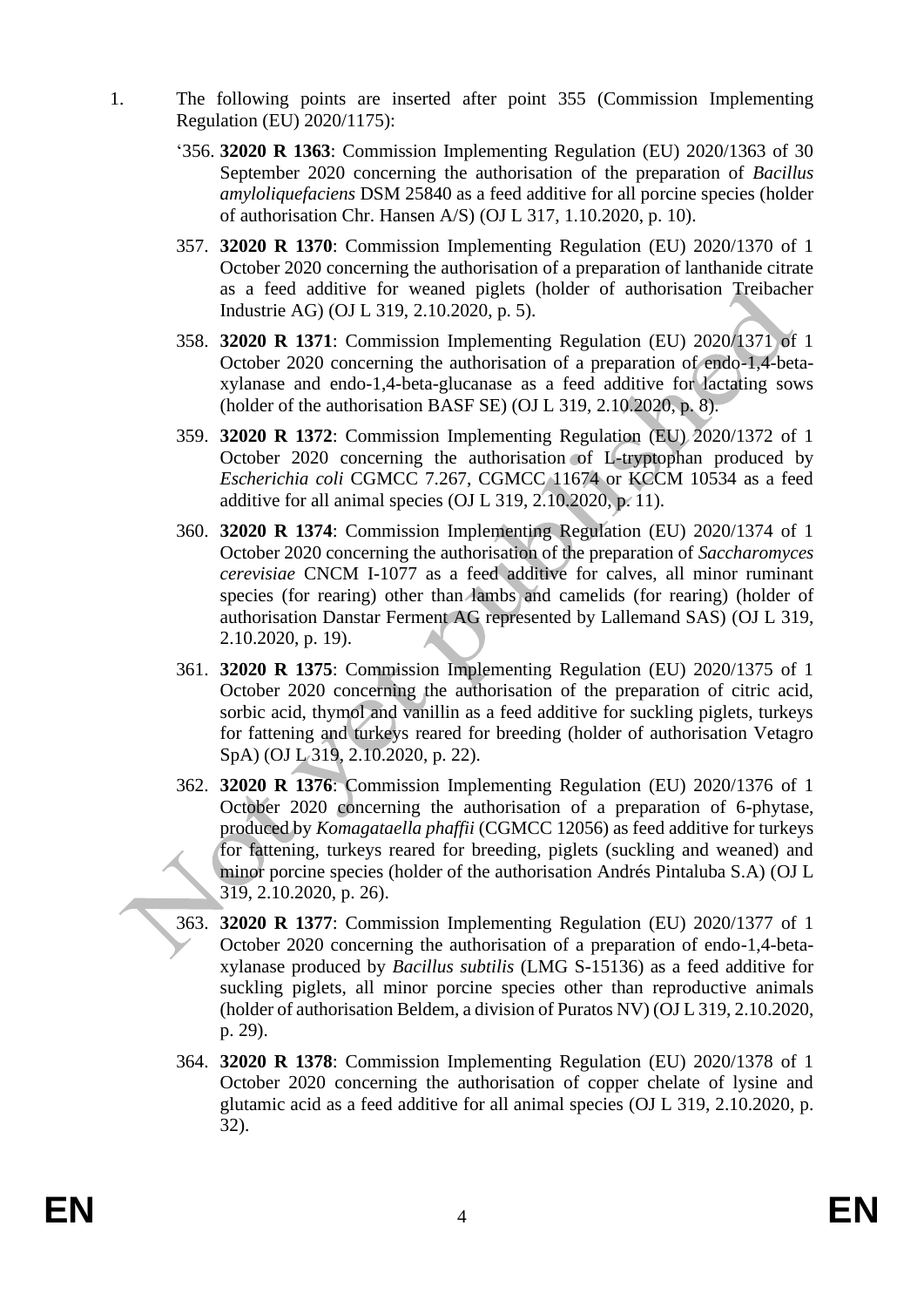- 365. **32020 R 1395**: Commission Implementing Regulation (EU) 2020/1395 of 5 October 2020 concerning the renewal of the authorisation of *Bacillus amyloliquefaciens* CECT 5940 as a feed additive for chickens for fattening, its authorisation for chickens reared for laying, and repealing Regulation (EC) No 1292/2008 (holder of authorisation Evonik Nutrition & Care GmbH) (OJ L 324, 6.10.2020, p. 3).
- 366. **32020 R 1396**: Commission Implementing Regulation (EU) 2020/1396 of 5 October 2020 concerning the authorisation of geraniol, citral, 3,7,11 trimethyldodeca-2,6,10-trien-1-ol, (Z)-nerol, geranyl acetate, geranyl butyrate, geranyl formate, geranyl propionate, neryl propionate, neryl formate, neryl acetate, neryl isobutyrate, geranyl isobutyrate and prenyl acetate as feed additives for all animal species except for marine animals (OJ L 324, 6.10.2020, p. 6).
- 367. **32020 R 1397**: Commission Implementing Regulation (EU) 2020/1397 of 5 October 2020 concerning the renewal of the authorisation of L-isoleucine produced by *Escherichia coli* FERM ABP-10641 as a nutritional additive, its extension of use and the authorisation of L-isoleucine produced by *Corynebacterium glutamicum* KCCM 80189 as a feed additive for all animal species, and repealing Regulation (EU) No 348/2010 (OJ L 324, 6.10.2020, p. 19).
- 368. **32020 R 1398**: Commission Implementing Regulation (EU) 2020/1398 of 5 October 2020 concerning the renewal of the authorisation of *Saccharomyces cerevisiae* CBS 493.94 as a feed additive for horses and repealing Regulation (EC) No 886/2009 (holder of authorisation All-Technology Ireland Ltd) (OJ L 324, 6.10.2020, p. 26).
- 369. **32020 R 1399**: Commission Implementing Regulation (EU) 2020/1399 of 5 October 2020 concerning the authorisation of butylated hydroxyanisole as a feed additive for all animal species except cats (OJ L 324, 6.10.2020, p. 29).
- 370. **32020 R 1400**: Commission Implementing Regulation (EU) 2020/1400 of 5 October 2020 concerning the authorisation of ethyl ester of β-apo-8'-carotenoic acid as a feed additive for chickens for fattening, laying hens and minor poultry species for laying and for fattening (OJ L 324, 6.10.2020, p. 32).
- 371. **32020 R 1418**: Commission Implementing Regulation (EU) 2020/1418 of 6 October 2020 concerning the authorisation of saponified paprika (*Capsicum annuum*) extract (capsanthin) as a feed additive for chickens for fattening, minor poultry species for fattening, laying hens and minor poultry species for laying (OJ L 326, 8.10.2020, p. 7).
- 372. **32020 R 1497**: Commission Implementing Regulation (EU) 2020/1497 of 15 October 2020 concerning the authorisation of L-methionine produced by *Corynebacterium glutamicum* KCCM 80184 and *Escherichia coli* KCCM 80096 as a feed additive for all animal species (OJ L 342, 16.10.2020, p. 1).
- 373. **32020 R 1510**: Commission Implementing Regulation (EU) 2020/1510 of 16 October 2020 concerning the authorisation of cinnamyl alcohol, 3 phenylpropan-1-ol, 2-phenylpropanal, 3-(p-cumenyl)-2-methylpropionaldehyde, alpha-methylcinnamaldehyde, 3-phenylpropanal, cinnamic acid, cinnamyl acetate, cinnamyl butyrate, 3-phenylpropyl isobutyrate, cinnamyl isovalerate,